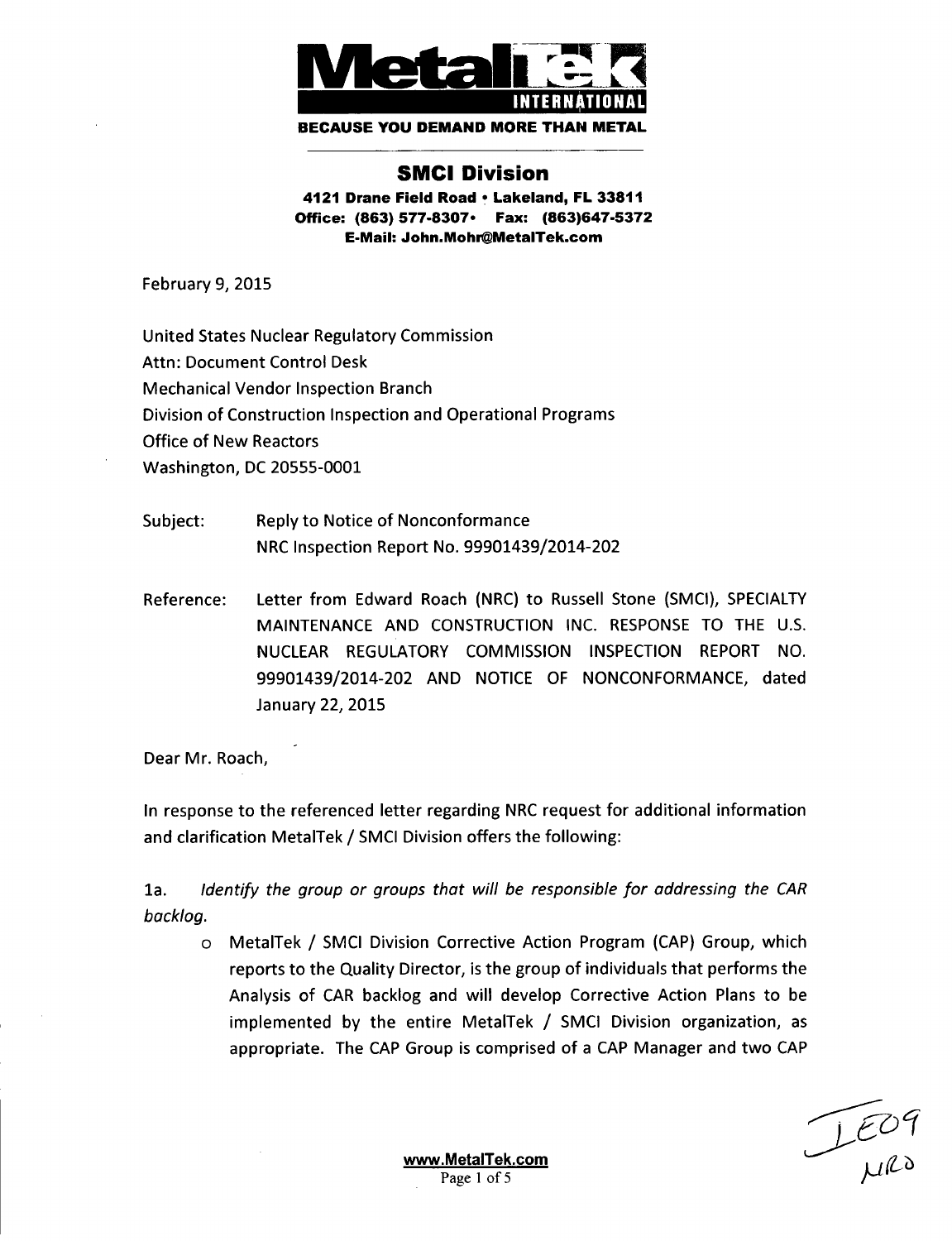

Coordinators, both of whom have extensive industry experience in analyzing and planning corrective actions within the commercial nuclear industry.

- o To facilitate the review, analysis, and corrective action planning of CARs in the backlog we have grouped the CARs based on commonalities. The "backlog" was considered to be any CAR that had an overdue Analysis and Corrective Action Plan as of the end of December 2014. This resulted in 30 CAR Groups (150 CARs). To date we have worked 7 CAR Groups (23 CARs), with Analysis and Corrective Actions planned and assigned, and in progress or completed. The remaining CAR Groups are being analyzed by the CAP Group.
- o New CARs generated beginning in after January 1, 2015 are not being included as part of the backlog or groupings. CARs generated after January 1, 2015 are being analyzed and have corrective actions planned by the assigned organization.

lb. *How many CARs are still waiting to be worked on and what are the dates of these CARs?*

- o The CAP group started the evaluation on January 5, 2015. As of February 5, 2015, Analysis evaluations for 7 CAR groups (23 CAR's) have been completed and approved by Corrective Action Review Board (CARB).
- o As of January 31, 2015, 127 CARs were identified as still being in the overdue back log. These CARs were initiated between March 1, 2014 and December 31, 2014.
- o We expect to have the remaining CARs / buckets analyzed and have corrective actions planned and assigned by March 27, 2015.
- o The final expected close dates of the individual CARs will depend on the Significance Level (SL), complexity of corrective actions, and priority based on impact on the overall Quality Program.
- **1c.** *Have any relevant items impacted by the backlogged CARs been shipped?*

MetalTek **/** SMCI has performed an analysis of the backlogged CARs and determined that any Programmatic Issue that might affect the hardware had been documented on NCRs. It is a requirement at MetalTek /SMCI that prior to any item being shipped that all NCRs are closed. It was determined that the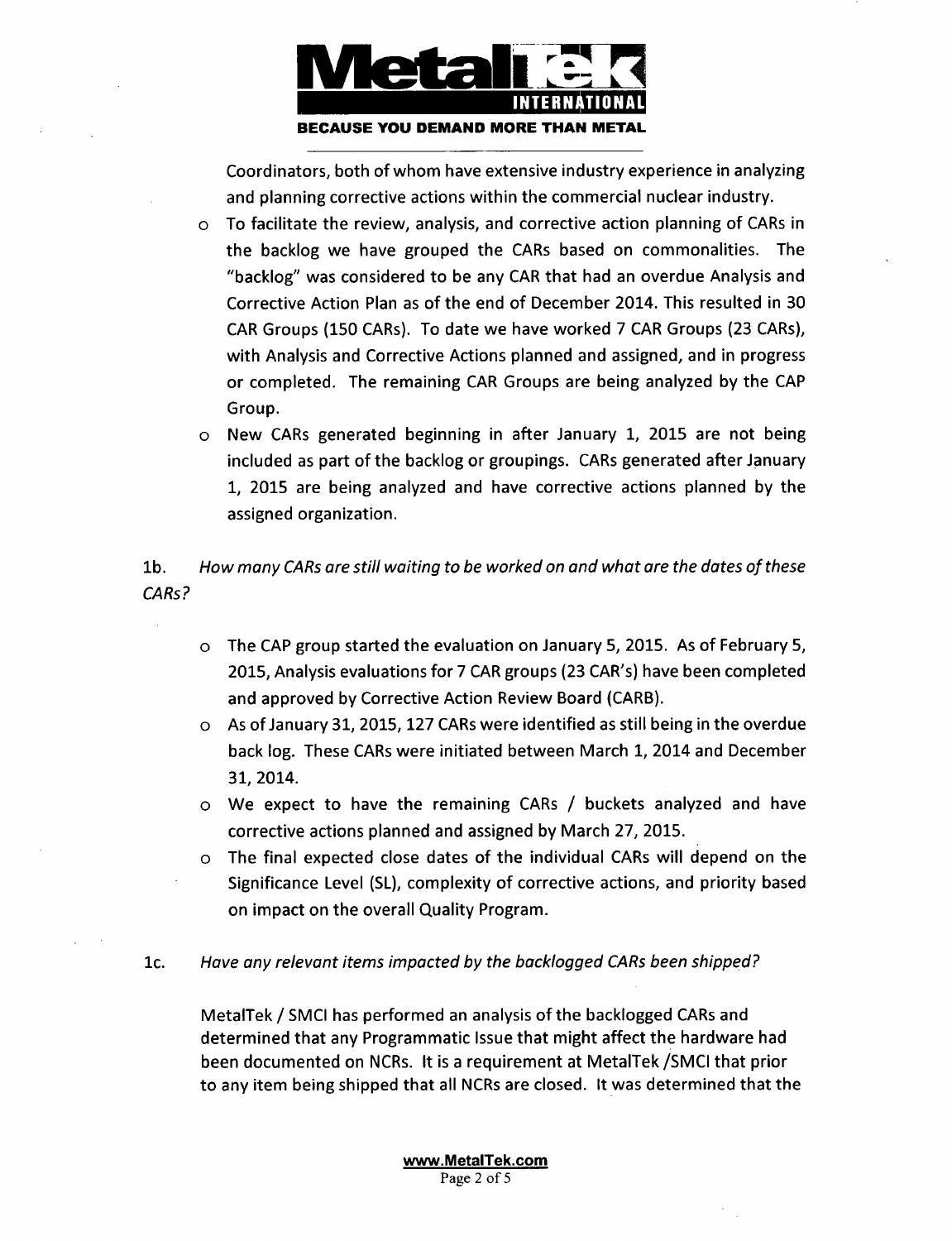

Programmatic Issues had not affected previously shipped items, or items waiting to be shipped. No items were shipped while the Analysis was ongoing.

An evaluation conducted at the end of December 2014 focused on all SL-1 and SL-2 CARs (closed or open) to determine if hardware was potentially impacted by open analysis or incomplete corrective actions. There were seventy-four (74) SL-1 or SL-2 CARs in that analysis. Evaluation results determined that no non-conforming items have been shipped to the sites, related to these CARs,

In January 2015, the hardware impact effort continued with SL-3 CARs. Of the two hundred thirty one (231) total open and closed, forty-nine (49) were analyzed that that relate to either NRC or CB&I-identified issues or NCR related issues. Evaluation results determined that no non-conforming items have been shipped to the sites, related to these CARs,

- **1d.** *What is your timeline for dispositioning the backlogged CARs?*
	- o We expect to have the remaining backlogged CARs analyzed and have corrective actions planned and assigned by March 27, 2015.
	- o The final expected close out dates of the individual CARs will depend on the Significance Level (SL), complexity of corrective actions, and priority based on impact on the overall Quality Program.
- 2. ... *Please provide a detailed description of your electronic system. Specifically, explain the capabilities, user interfaces, and the types of searches and reports that can be run.*
	- MetalTek / SMCI Division has procured and deployed an electronic system (uniPoint by uniPoint Software, Inc.) for initiating, processing, tracking, and closing Non Conformance Reports (NCRs). This electronic system was put in place on November 27, 2015 and is now being used for all new NCRs.

The Unipoint system provides for:

- **"** User accounts and multiple user access simultaneously.
- Automatic assignment of NCR numbers when initiating NCRs.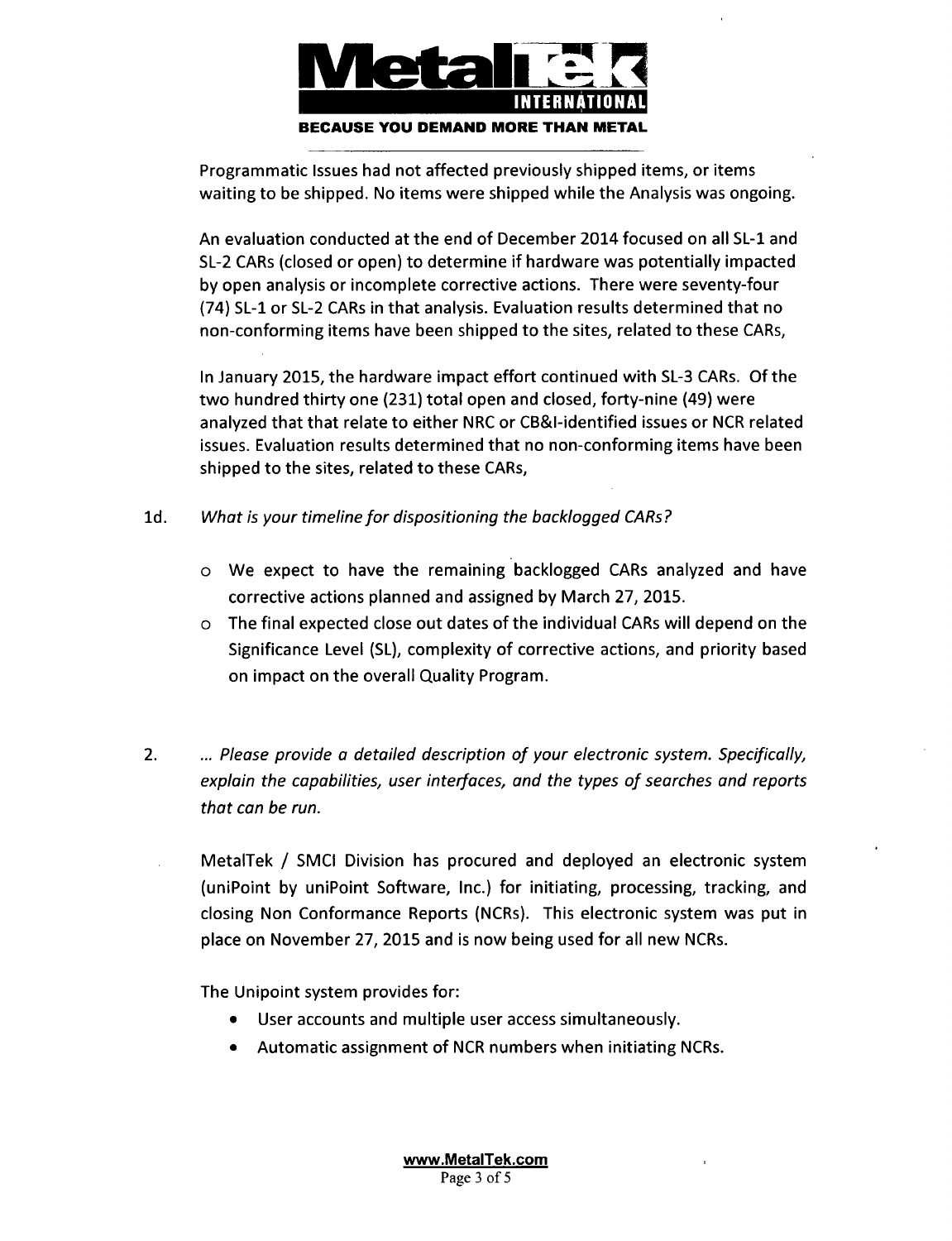

- **"** Creation of tasks/steps for processing NCRs in accordance with procedural requirements including additional review steps.
- **"** Assignment of NCR process tasks to specific groups based on roles and responsibilities.
- **"** Electronic storage of in-process NCRs. Closed NCRs are printed from uniPoint, reviewed and signed by a Quality Representative, and then processed as Quality Records.
- NCR reports for each NCR at any stages of the process.
- Searching of NCRs by NCR status, job number, and cause of the condition.

Some of the fields included in the uniPoint NCR platform are:

- **"** Origination Tab: Requirement, Description of Nonconformance, Extent of Condition, Immediate Actions, Tag & Segregate Item(s), Project Quality Manager Review, NCR Review
- **"** Investigation Tab: Reportability Evaluation, Cause and Disposition Corrective Actions
- **"** Disposition Tab: Non-Technical Disposition, Technical Disposition, NCR Review, Quality Manager Approval, Design Authority Approval **(If** applicable), Customer Approval **(If** Applicable), ANI/AI Approval **(If** Applicable), NCR Review
- Verification Tab: Disposition Implementation Notification, Disposition Implementation Verification, Project Quality Manager Verification, Customer Verification (If Applicable), NCR Review, Closure

Hold Tags are placed on non-conforming Items, as appropriate, to prevent further processing. Quality Control personnel are responsible for placing the hold tags on the affected items. Hold tags are being removed by Quality Control personnel when disposition actions are verified complete and objective evidence is attached to the NCR. The attachment and removal of Hold Tags are documented in the uniPoint NCR.

In addition to the electronic NCR process put in place; MetalTek **/** SMCI Division has established a more robust Log / Tracking System for our Corrective Action Reports (CARs). This system, based on Microsoft® Excel, allows for tracking and